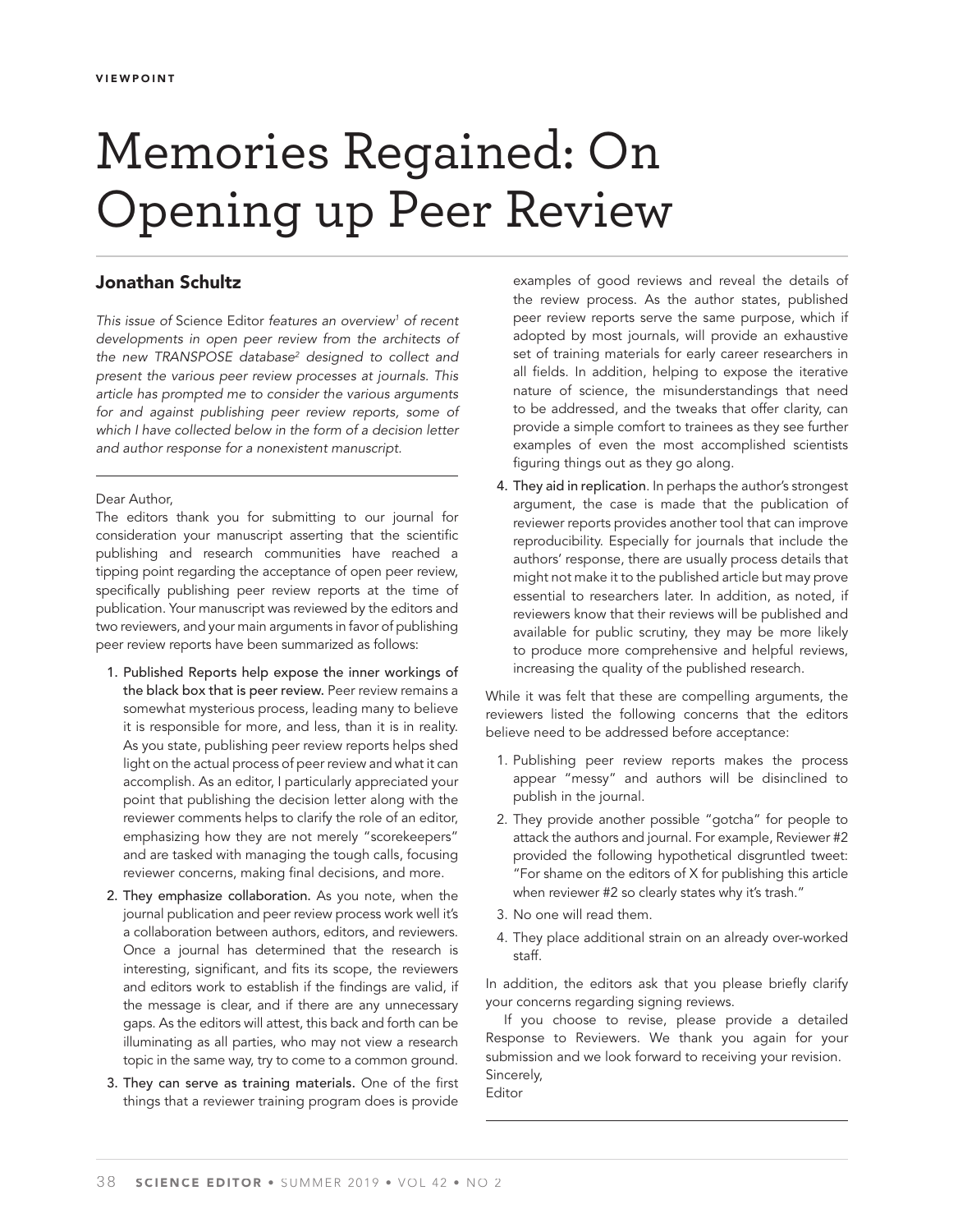### *CONTINUED*

#### Dear Editor,

Thank you for considering our manuscript and providing this valuable feedback. I appreciate you taking the time to summarize our arguments and giving us the opportunity to address the remaining concerns:

1. Publishing peer review reports makes the process appear "messy" and authors will be disinclined to publish in the journal.

While I understand the concerns that publishing these process documents could be considered "messy," because they reveal at least the impression of the manuscript in its unfinished, draft state, I am not sure this is necessarily a negative. Messy can be good and science is usually messy, rarely moving in a straight line. Much of the research community has also already embraced this ethos, with an increasing number of researchers posting lab notebooks and protocols along with unreviewed manuscripts to preprint servers. Of course, while there is survey evidence that publishing peer review reports is broadly supported (see e.g., Ross-Hellauer et al<sup>3</sup>) input from authors, reviewers, and editors should be considered before making this change.

2. They provide another possible "gotcha" for people to attack the authors and journal.

This is true, and it is an unfortunate side effect that exposing more of the process gives people more to complain about. However, as stated in the manuscript, the increased transparency of this process and the possible increase in the quality of the reviews may lessen this tendency. In the end, it may simply be that "haters gonna hate" and I have expressed this point more professionally in the revised manuscript.

3. No one will read them.

While this is a valid concern, even if it is true, that isn't enough of a reason not to publish them in and of itself. For example, it is very unlikely that many people read conflict of interest disclosure statements either but it's important to include them, nonetheless. In addition, early data from the journals that publish peer reviews have shown a range of reader interest, from receiving 10% of the traffic $4$  as full articles to as many as a third of all readers<sup>5</sup> clicking to view the peer review reports. In the revision, I've included a link to helpful FAQ from ASAPBio<sup>6</sup> with additional examples from journals with experience publishing peer reviews.

4. They place additional strain on an already over-worked staff.

This too is one of my chief remaining concerns, and it's why initiatives like the TRANSPOSE database<sup>2</sup> described in the recent Science Editor article<sup>7</sup> are so important. Quite a few journals and organizations have already done much of the work to develop efficient processes and the TRANSPOSE database makes it easy for editors to see what other journals are doing and reach out to them as needed. I agree that the process should not be onerous to staff, and with the right guidance, it doesn't seem like it should have to be.

To address your final point, it does seem that signing reviews is a trickier proposition, and in my opinion, less clear cut. As shown in the survey linked above, this hesitation is common. On the one hand, it can help keep editors (and reviewers) honest. It's no secret that editors can send manuscripts to reviewers they know will go easy on it if they want to get this author or topic accepted, so exposing the names of reviewers would make those patterns blatantly obvious. On the other hand, we live in a world where people are petty, bias exists, and careers can be ruined by someone holding a grudge. A review is a criticism, a critique, and it's hard to ignore existing power dynamics when asking people to sign reviews as many accepted articles will receive negative reviews along their way to publication. That said, there are many positives to signing reviews, not least of which is that it provides public recognition for the essential work that peer reviewers provide, and my recommendation is that journals consider allowing reviewers to have the option of signing their reviews if desired.

I would like to thank the editors and reviewers again for their input. I hope that I have sufficiently addressed the remaining concerns, and the final manuscript makes a clear case that publishing peer review reports can be a valuable step toward further increasing the transparency and value of peer review.

Kind regards, Author

The cover of this issue shows a brain cell as a "ripple" occurs, which is believed to be part of the creation of a memory. The researchers who created this image, including Thanos Siapas and Brad Hulse of Caltech, are studying how information moves throughout the brain, for example, from "newly coded memories to other brain areas such as the neocortex for safekeeping and long-term storage."8 Much like how a peer review report relates to an article, these ripples show not the actual memory, but reveal part of the process that forms the memory, providing insights into how the brain works and possible avenues for addressing alignments.

Elsewhere in this issue, Anna Hatch and Mark Patterson provide an excellent overview on "How journals and publishers can help to reform research assessment"; Resa Roth summarizes her research into "Understanding the